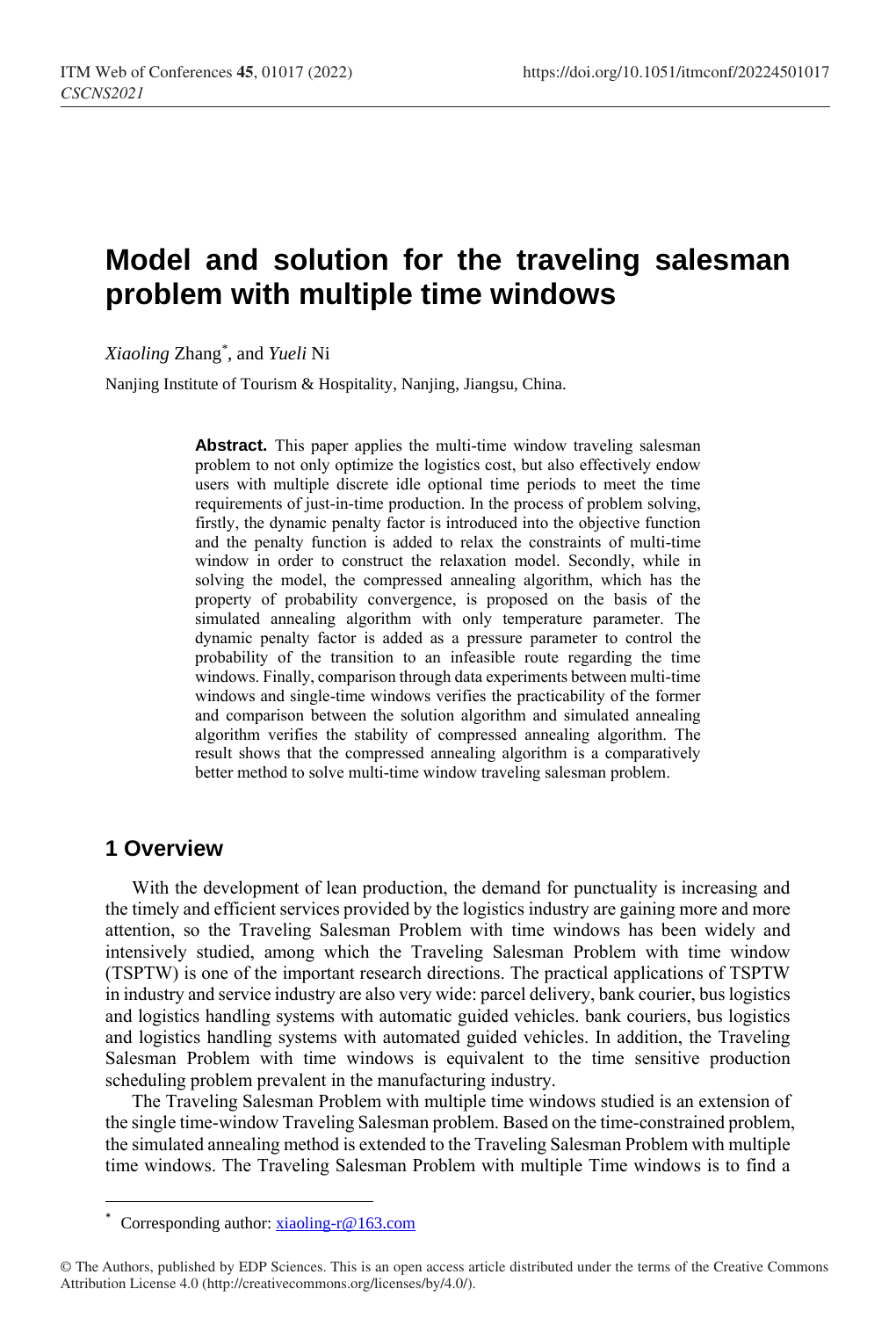minimum-cost travel path in which a vehicle departs from a specific warehouse and returns to this warehouse, visiting one user at a time. Each user has multiple non-intersecting time windows, and the delivery vehicle must serve each user within or near a time window corresponding to that time window, and each user must be served. Multiple time windows can precisely meet the time requirements of users, and also enable users to effectively use multiple discontinuous free optional time slots, which can improve customer satisfaction and effectively reduce costs for enterprises, and have high practical value. Wolfler Calvo (2000) [1] proposed a heuristic algorithm which first used task relaxation to construct the initialization path and then improved the path by local search method. This heuristic is more effective for over 200 clients and instances with wide time windows. Ma, Zuo and Yand [2] studied the vehicle path problem with multiple time windows and established a mathematical model; Peng and Zhou [3] proposed to solve the vehicle path problem with multiple time windows. proposed a hybrid ant colony algorithm for solving the vehicle path problem with multiple time windows, and Huang and Li [4] designed a genetic algorithm for solving the vehicle path problem with multiple time windows. Huawei Ma [5] designed an improved ant colony algorithm for solving multi-time-window vehicle path problems that allows split distribution. Huang Qiu-ai et al [6] improved the traditional genetic algorithm by introducing the optimal individual retention mechanism and designed a mathematical model to solve it, which verified the effectiveness of the algorithm and its model. Zhu Ling-ling [7] proposed a collaborative contraindicated optimization algorithm, which solves by scanning algorithm to find the initial solution, and then design adaptive modification of contraindicated length and multiple sub contraindicated algorithms for collaborative optimization. Li Zhen-ping et al [8] used the intelligent water drop algorithm to explore the multi-time window vehicle path problem effectively.

In this paper, The Traveling Salesman Problem with multiple time windows is studied by introducing a dynamic penalty multiplier in the objective function, which relaxes the time constraint and establishes a relaxed mathematical model for The Traveling Salesman Problem with multiple time windows, which is solved by proposing a compressed annealing algorithm, which is a generalization of the simulated annealing algorithm to obtain an effective heuristic algorithm. Also the algorithm can maintain the property of probabilistic convergence to the global minimum set of solutions as already proved by Ohlmann.etal [9].

#### **2. Problem analysis**

The Traveling Salesman Problem with multiple time windows can be described as follows: a vehicle, starting from a distribution center, delivers to each user on the path and must serve each user. The users have multiple non-intersecting time windows, and the delivery vehicle must serve each user within (or near) one of the time windows corresponding to that user, and return to the distribution center after completing the delivery task. For the convenience of the study, it is assumed that the vehicle capacity is not limited and the vehicle service time for each user is negligible, i.e., it is set to 0. The vehicle arrives early and needs to wait for the time window to open before serving. Our goal is both to reduce the service outside the time window and to reduce the total delivery time.

Let  $G = (N, A)$  be a finite graph, where  $N = \{0, 1, ..., n\}$  is the finite set of nodes or customers, *A* is the set of arcs connecting customers. A tour is defined by the order in which the *n* customers are visited and denoted by  $\mathfrak{S} = \{p_0, p_1, \ldots, p_n, p_{n+1}\}\$ , Let *S* be all path sets, where  $p_i$  denotes the index of the customer in the *i* th position of the tour. Let customer 0 denote the depot and assume that every tour begins and ends at the depot, i.e,  $p_0 = p_{n+1} = 0$ .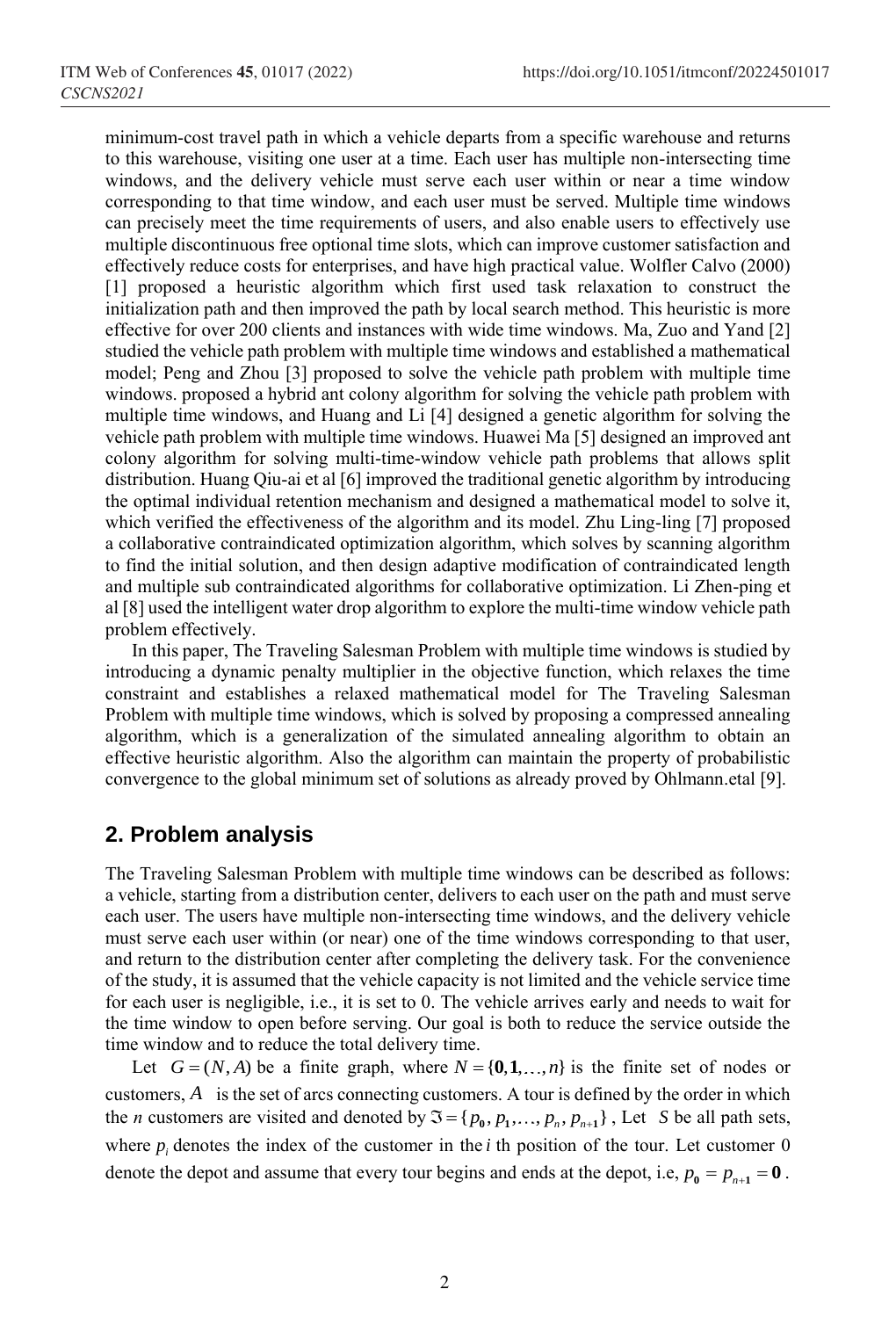Let  $\mathfrak{T} = \{p_0, p_1, \ldots, p_n, p_{n+1}\} \in S$  be a tour,  $c(p_i)$  denotes the travel time from  $p_i$  to  $p_{i+1}$ . Thus the total time to complete the path is  $f(\mathfrak{I}) = \sum_{i=1}^{n} c(p_i)$  $\sum_{i=0} C P_i$  $f(\mathfrak{I}) = \sum c(p)$  $\mathfrak{I}(\mathfrak{I})=\sum_{i=0}^{\infty}$ (1).  $a_{p_i}$  denotes the moment of arrival of the vehicle at point  $p_i$ ,  $e_{mp_i}$ ,  $l_{mp_i}$   $m = 1, 2, ..., k_{p_i}$  denotes the  $k_{p_i}$  delivery time windows for the user at point  $p_i$ 

The Traveling Salesman Problem with multiple time windows is composed of two parts: the Traveling Salesman Problem and the multi-time-window. The Traveling Salesman Problem is NP-hard, and the multiple time windows increase the complexity of the problem again. In this paper, we introduce the idea of penalty function to add the constraints of time windows to the objective function, which also facilitates the heuristic search for the solution.

In order to define the penalty function  $P(\mathfrak{I})$ , it is necessary to consider four scenarios for the moment  $a_{p_i}$  when the vehicle reaches the user at point  $p_i$  on the path.

(1) If  $a_{p_i} \le e_{\mathbf{1}_{p_i}}$ , i.e., the vehicle arrives before the first time window opens for the user at point  $p_i$  and needs to wait, then  $P(p_i) = e_{1p_i} - a_{p_i}$ , so the moment of reaching the user at point  $p_{i+1}$  is  $a_{p_{(i+1)}} = e_{1p_i} + c(p_i)$ 

(2) If  $a_{p_i} \ge l_{k_{p_i}p_i}$ , i.e., The vehicle arrives after the last time window closes for the user at point  $p_i$ , then  $P(p_i) = a_{p_i} - l_{k_{p_i}p_i}$ , so the moment of reaching the user at point  $p_{i+1}$  is  $a_{p_{(i+1)}} = a_{p_i} + c(p_i).$ 

(3) If  $e_{j p_i} \le a_{p_i} \le l_{j p_i}$ ,  $(j = 1, 2, \dots k_{p_i})$ , i.e., the vehicle arrives at the user at point  $p_i$  at the moment exactly in the *j* th time window, then  $P(p_i) = \mathbf{0}$ , so the moment of reaching the user at point  $p_{i+1}$  is  $a_{p_{(i+1)}} = a_{p_i} + c(p_i)$ .

(4) If  $l_{j_{p_i}} \le a_{p_i} \le e_{(j+1)p_i}$   $(j=1,2,\dots k_{p_i}-1)$ , i.e., The vehicle arrives between the j th time window and the  $j+1$  th time at point  $p_i$ .

If  $a_{p_i} \geq \frac{\epsilon_{(j+1)p_i} + \epsilon_{jp_i}}{2}$  $p_i \geq \frac{e_{(j+1)p_i} + e_{jp}}{2}$  $a_n \geq \frac{e_{(j+1)p_i} + l}{2}$  $\frac{p_i \cdots p_i}{2}$ , i.e., the moment Vehicle arrives at point  $p_i$  is closer to the  $j+1$ th time window, can be considered early to need to wait for the  $j+1$  th time window to open, then  $P(p_i) = e_{(i+1)p_i} - a_{p_i}$ , so the moment of reaching the user at point  $p_{i+1}$  is  $a_{p_{(i+1)}} = e_{(j+1)p_i} + c(p_i).$ 

If  $a_{p_i} \leq \frac{\epsilon_{(j+1)p_i} + \epsilon_{jp_i}}{2}$  $p_i \leq \frac{e_{(j+1)p_i}+e_{jp}}{2}$  $a_{n} \leq \frac{e_{(j+1)p_i} + l}{2}$  $\frac{p_i - p_i}{2}$ , i.e., the moment the vehicle arrives at the user at point  $p_i$  is closer to the *j* th time window and can be considered late to serve immediately, then  $P(p_i) = a_{p_i} - l_{jp_i}$ , so the moment of arriving at the user at point  $p_{i+1}$  is  $a_{p_{i+1}} = a_{p_i} + c(p_i)$ .

In summary, the time penalty function for the vehicle at point  $p_i$  is obtained as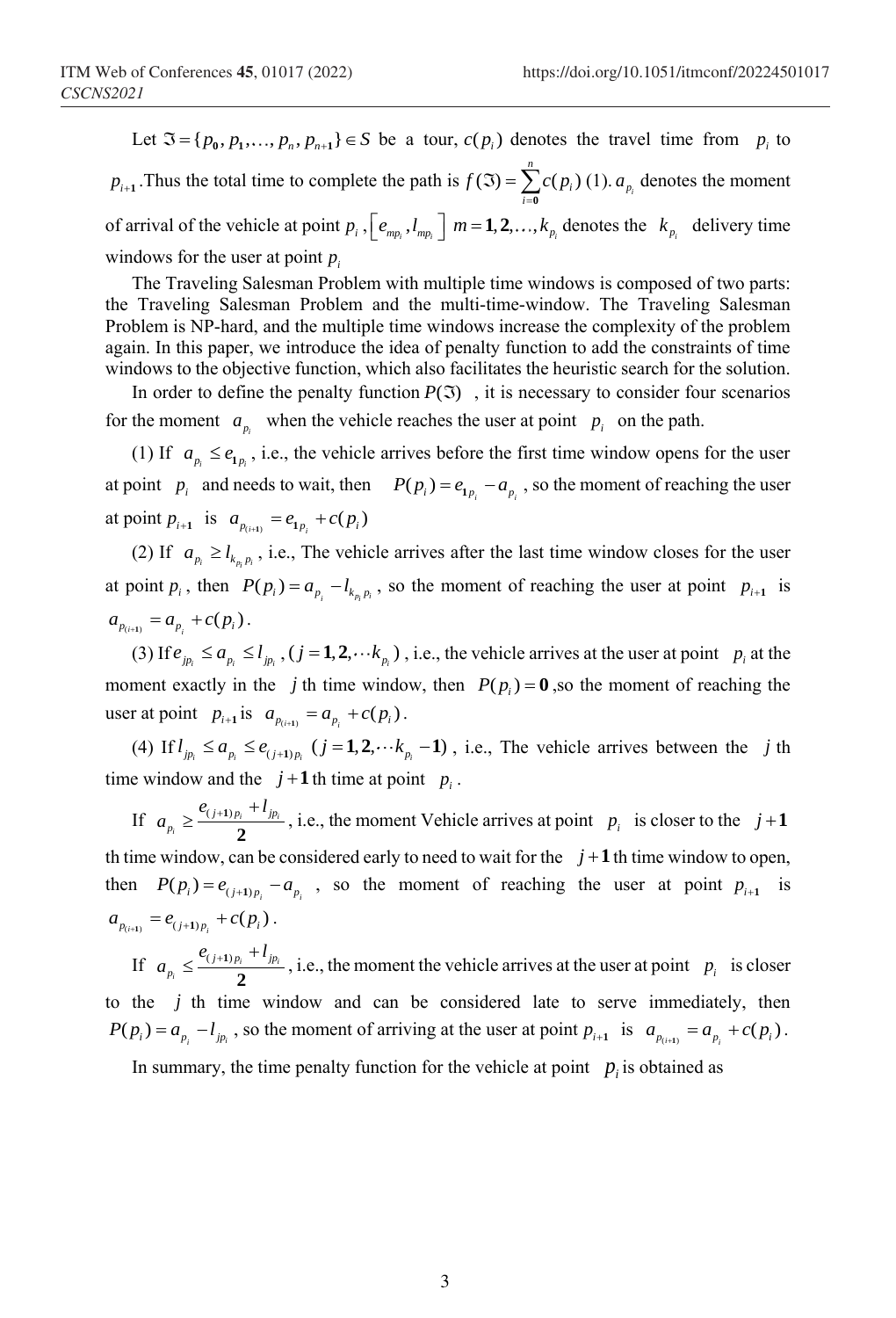$$
P(p_i) = \begin{cases} e_{1p_i} - a_{p_i} & \frac{3L}{2}a_{p_i} \le e_{1p_i} \\ a_{p_i} - l_{k_{p_i}p_i} & \frac{3L}{2}a_{p_i} \ge l_{k_{p_i}p_i} \\ 0 & \frac{3L}{2}e_{jp_i} \le a_{p_i} \le l_{jp_i}, (j = 1, 2, \cdots k_{p_i}) \\ e_{(j+1)p_i} - a_{p_i} & \frac{3L}{2}e_{(j+1)p_i} + l_{jp_i} \le a_{p_i} \le e_{(j+1)p_i}, (j = 1, 2, \cdots k_{p_i} - 1) \\ a_{p_i} - l_{jp_i} & \frac{3L}{2}l_{jp_i} \le a_{p_i} \le \frac{e_{(j+1)p_i} + l_{jp_i}}{2}, (j = 1, 2, \cdots k_{p_i} - 1) \end{cases}
$$
(2)

Thus the penalty function of the whole path is

$$
P(\mathfrak{I}) = \sum_{i=1}^{n} P(p_i)
$$
\n(3)

Also based on the above analysis the moment of arrival of the user at point  $p_{i+1}$  is obtained as follows:

ows:  
\n
$$
a_{p_{i+1}} = \begin{cases} e_{1p_i} + c(p_i) & \frac{\Delta P}{\Delta} a_{p_i} \le e_{1p_i} \\ e_{(j+1)p_i} + c(p_i) & \frac{\Delta P}{\Delta} \le a_{p_i} \le e_{(j+1)p_i}, (j = 1, 2, \cdots k_{p_i} - 1) \\ a_{p_i} + c(p_i) & other \end{cases}
$$
\n(4)

#### **3. Model formulation**

The general traveling salesman r problem is modeled as follows. min  $f(\mathfrak{T})$  s.t.  $\mathfrak{T} \in S$  where *S* is the set of feasible paths,  $f(\mathfrak{T})$  is determined by equation (1).

In this paper, the penalty function is added to the objective function, which can relax the restriction of the time window. A sufficiently large non-negative dynamic penalty factor b is introduced according to the literature [10] to make the relaxation model and the original planning model duality. Now, we build the following relaxation model for the multi-time window problem.

$$
\min v(\mathfrak{I}, \lambda) = f(\mathfrak{I}) + \lambda P(\mathfrak{I})
$$

$$
\min_{\nu_{i} \in \mathcal{N}} \nu_{i} \left( e_{j} \right) \quad \text{(c)} \quad \text{and} \quad \nu_{i} \left( e_{j} \right)
$$
\n
$$
\text{s.t. } a_{p_{i}} + \sum_{m=1}^{k_{p_{i}}} \max \{ (e_{mp_{i}} - a_{p_{i}}) \text{sgn}(a_{p_{i}} - \frac{1}{2} (e_{mp_{i}} + l_{(m-1)p_{i}}), \mathbf{0} \} + c(b_{i}) = a_{p_{i+1}} \tag{5}
$$

$$
l_{0_{p_i}} = 0, i = 1, 2, ..., n
$$
,  $e_{mp_0} = 0, m = 1, 2, ..., k_{p_0}$ ,  $p_i \in \{0, 1, 2, ..., n-1\}, i = 0, ..., n-1$ 

 $p_i \neq p_j, i, j = 1, 2, \dots, n; i \neq j$ ,  $p_0 = 0$ <sub>,  $p_{n+1} = 0$ </sub>

where  $f(\Im), P(\Im), \Im = \{p_0, p_1, ..., p_n, p_{n+1}\} \in S$ , are established by equations (1), (2) and (3), and the first constraint is a deformation of equation (4), which indicates the relationship between the moment of arrival of the vehicle at point  $p_{i+1}$  and the moment of arrival at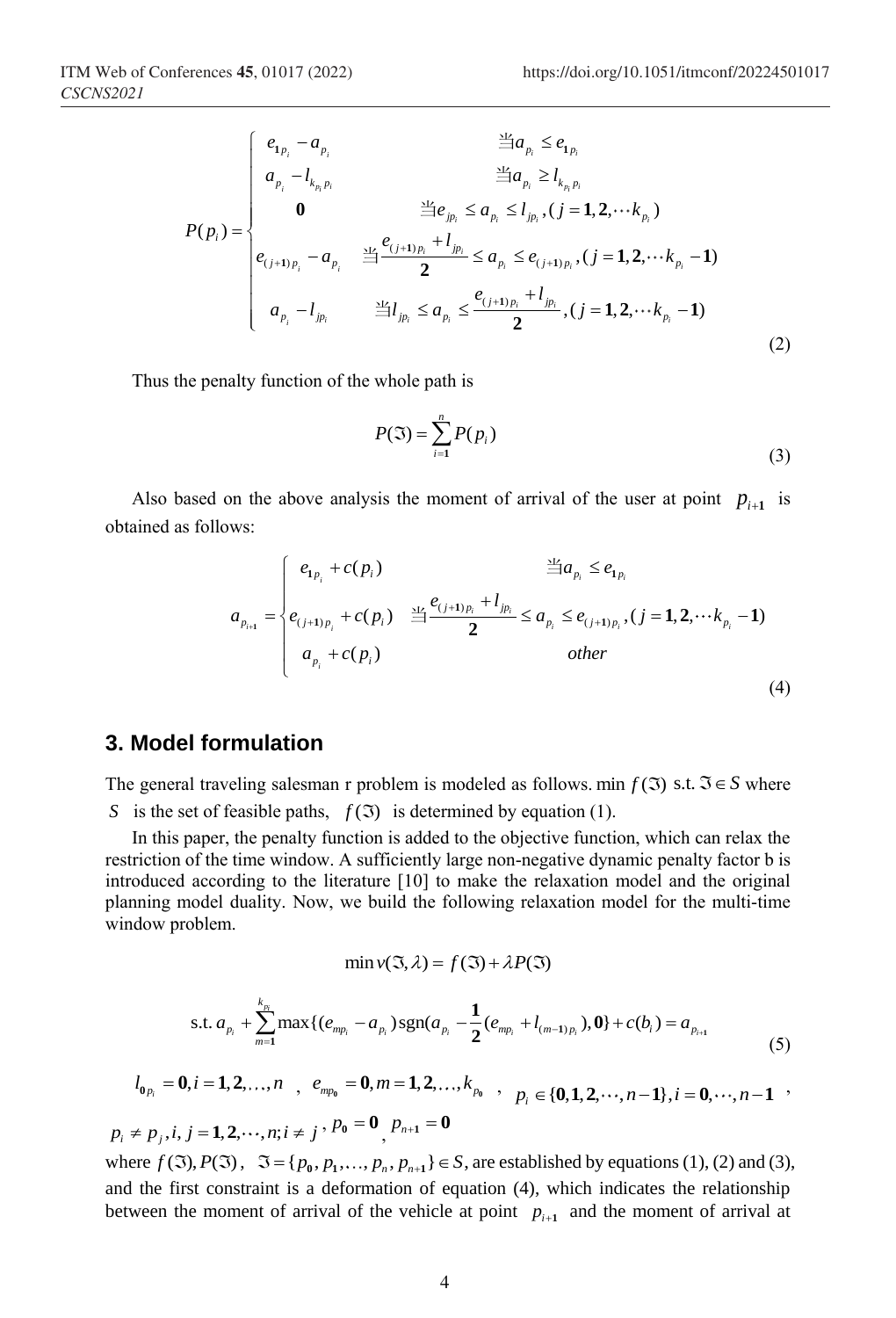point  $p_i$ .

#### **4. Model solution**

The compressed annealing algorithm is an improvement on the simulated annealing algorithm. The compressed annealing algorithm adds a dynamic penalty factor  $\lambda$  as a pressure to the simulated annealing algorithm, giving the algorithm two parameters. The temperature parameter controls the probability that the route cost becomes higher and the pressure parameter controls the probability that the arrival moment is not in the time window.

In a compressed annealing algorithm, the iterative correction of the pressure  $\lambda$  will involve the pressure valve  $\lambda^*$ . The approximate value of the pressure valve  $\hat{\lambda}$  is generally obtained by multiple iterations. In this paper, we follow the approximation function of the pressure valve in the literature [2].  $\hat{\lambda} = \max_{\Im \in R} \{ \frac{f(\Im)}{p(\Im)} \frac{\kappa}{1-\kappa} \}$ *f p*  $\hat{\lambda} = \max_{\Im \in R} \{ \frac{f(\Im)}{p(\Im)} \frac{\kappa}{1-\kappa} \}$  $=\max_{\Im\in\mathcal{R}}\{\frac{f(\Im)}{p(\Im)}\frac{\kappa}{1-\kappa}\}\,$ , where the value of  $\kappa$  represents the

percentage of penalty terms with respect to the objective function and  $0 \leq \kappa \leq 1$ , R is a feasible path set.

During the search process of the compression annealing algorithm, the pressure is gradually increased, while the temperature is gradually decreased. Therefore, the initial value of the pressure can be determined as  $\lambda_0 = 0$ . The calculation of the initial value of temperature

 $\tau_0$  and the approximation of the pressure valve  $\hat{\lambda}$  requires the following steps.

(1) Generate random *r* pairs of adjacent feasible paths in S to form the set a. Compute the average absolute difference  $|\Delta v|$  of the objective function  $f(\mathfrak{I})$  in the set R.

(2) The initial value of the temperature is  $ln($   $-$ )  $\tau_{0} = \frac{|\Delta v|}{|v|}$  $\chi$  $\chi_0 = \frac{|\Delta v|}{1.6 \times 1.6}$  (6), where  $0.80 \le \chi_0 \le 0.99$ . The **0**

approximate value of the pressure valve is  $\hat{\lambda} = \max_{\Im \in R} \{ \frac{f(\Im)}{p(\Im)} \frac{\kappa}{1-\kappa} \}$ *f p*  $\hat{\lambda} = \max_{\Im \in R} \{ \frac{f(\Im)}{p(\Im)} \frac{\kappa}{1-\kappa} \}$ =  $\max_{\Im \in \mathcal{R}} \{ \frac{f(\Im)}{p(\Im)} \frac{\kappa}{1-\kappa} \}$ , the range of  $\kappa$  values in

the numerical experiments of this paper is  $\left[0.75, 0.99\right]$ .

Let the length of Markov chain in the algorithm be  $l$ , the cooling schedule for each iteration be  $\{\tau_0, \tau_1, \dots\}$ , and the pressurization schedule be  $\{\lambda_0, \lambda_1, \dots\}$ .  $\tau_k$  and  $\lambda_k$  are the temperature and pressure values when iterating from  $kl+1$  to  $(k+1)l$ , respectively.

 Referring to the cooling and Ohlmann [12] pressurization criteria in Dowsland [11], the chosen correction equation for cooling and pressurization is  $\tau_{k+1} = \beta \tau_k$  (7)and

$$
\lambda_{k+1} = \hat{\lambda} (1 - \frac{(\hat{\lambda} - \lambda_0)}{\hat{\lambda}} e^{-\gamma k}) (8)
$$

The range of two of these parameters is  $0.80 \le \beta \le 0.99, 0.01 \le \gamma \le 0.1, \lambda_0 = 0, \hat{\lambda} \ge 0$ . Now, we give the two-stage heuristic algorithm for solving the relaxation model (5) designed based on the compressive annealing algorithm.

#### **Algorithm 4.1**

**Step 1** Gives the initial conditions.

(1) Initialize the optimal path  $\mathfrak{I}_{best}$  such that  $f(\mathfrak{I}_{best}) = \infty$  and  $P(\mathfrak{I}_{best}) = \mathbf{0}$ ; initialize the parameter  $m = 0$ , choose the Markov chain length as *l*, and do not accept the upper bound  $I_{\text{max}}$  on the number of feasible solutions.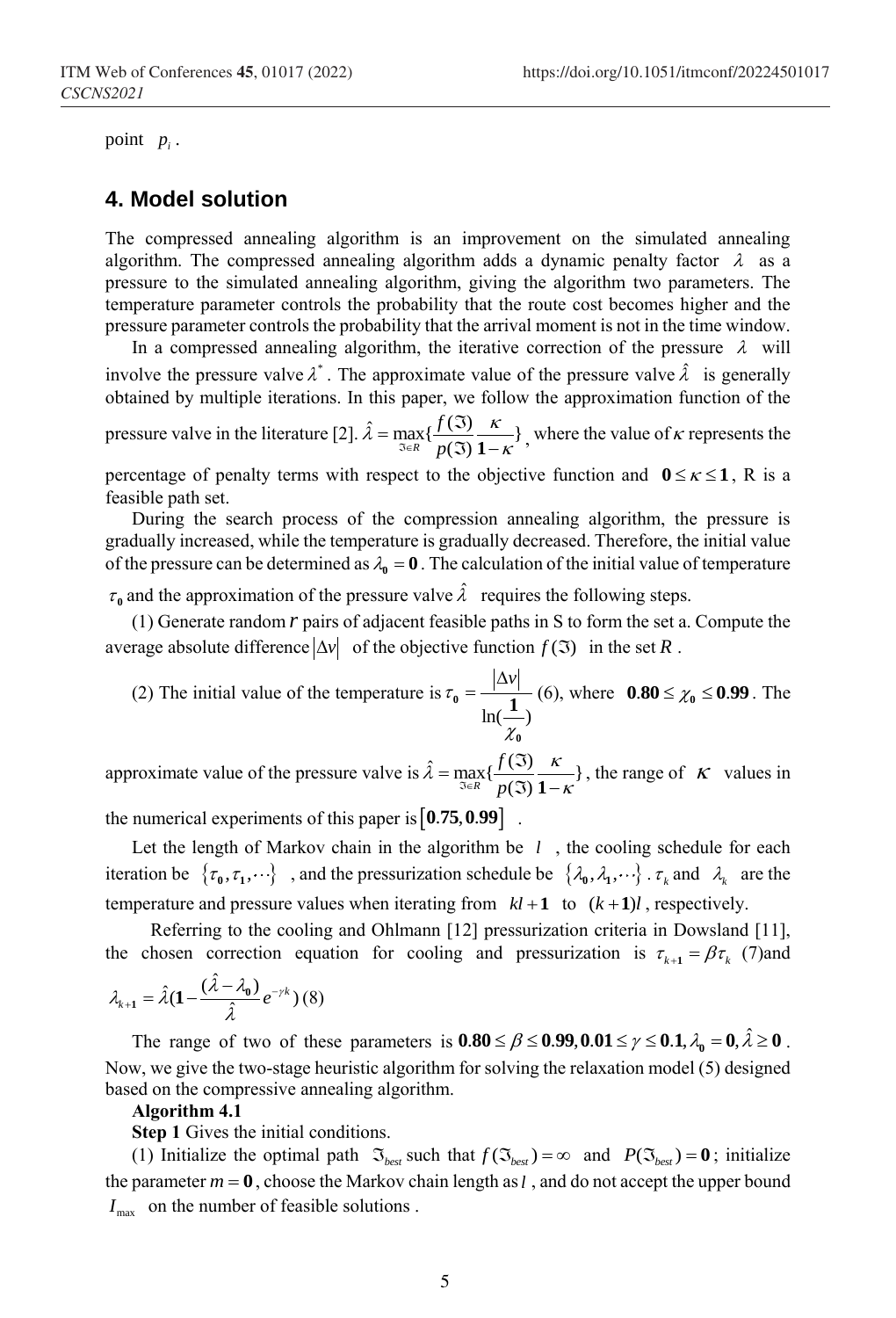(2) Randomly generate feasible solutions  $\mathfrak{I}_{0}$ ,  $k = 0$ ,  $\tau_{0}$  is established by equation (6).

(3) 
$$
0.80 \le \beta \le 0.99, 0.01 \le \gamma \le 0.1, \ \lambda_0 = 0, \ \lambda \ge 0
$$

**Step 2** Sub-iterations in step *k* .

The temperature  $\tau_k$  and pressure  $\lambda_k$  are unchanged,  $st = 0$ .

A local search in the neighborhood of  $\mathfrak{I}_k$  search to generates a new feasible solution y.

(2) If 
$$
v(y, \lambda_k) < v(\mathfrak{I}_k, \lambda_k)
$$
, then  $\mathfrak{I}_k = y$ ,  $st = st + 1$ .  
\nIf  $v(y, \lambda_k) > v(\mathfrak{I}_k, \lambda_k)$  and  $\exp(\frac{-(v(y, \lambda_k) - v(\mathfrak{I}_k, \lambda_k))^+}{\tau_k}) > rand(0, 1]$ , then  $\mathfrak{I}_k = y$ .

(3) If  $P(\mathfrak{T}_k) \leq P(\mathfrak{T}_{best})$  and  $f(\mathfrak{T}_k) < f(\mathfrak{T}_{best})$ , then  $\mathfrak{T}_{best} = \mathfrak{T}_k$ ; otherwise  $m = m + 1$ . (4) If  $st \le l$ , return Step2(1); otherwise go toStep3.

**Step 3** Determine the end condition.

Correct  $\tau_k$  and  $\lambda_k$  by (7) and (8);  $k = k + 1$ ; If  $m \ge I_{\text{max}}$ , go to Step 4, otherwise go to Step 2.

**Step 4** The optimal solution is output and the computation is finished. Probabilistic convergence of Algorithm 4.1 is obtained according to Hajek B. [13] and Ohlmann etal [9].

**Theorem 1** If Algorithm 4.1 satisfies.

(1) Markov chain is integrable

(2)  $\lim_{k \to \infty} \tau_k = 0$ ,  $\lim_{k \to \infty} \lambda_k = \overline{\lambda} > \lambda^*$ ,  $\varphi^*$  is the global optimal solution set.

(2) 
$$
\lim_{k \to \infty} \tau_k = 0
$$
,  $\lim_{k \to \infty} \lambda_k = \lambda > \lambda$ ,  $\varphi$  is the global optimal solution set.   
\nwhile  $\sum_{k=0}^{\infty} \sum_{x,y \in S_k} \exp(-[v(y, \lambda_k) - v(x, \lambda_k)]^+ / \tau_k) = +\infty$  holds, where  $S_k$  is the set of all

accepted update paths in Step 2 of Algorithm 4.1, then  $\lim_{k \to \infty} P\{y_k \in \varphi^*\}$  $\lim_{k \to \infty} P\{y_k \in \varphi^*\} = 1$ (9)

### **5. Analysis of numerical results**

Because the data of real logistics enterprises are not available and there is no standard test data of multi-time-window path problem in the international arena, the test data of this paper is composed by constructing 100 random nodes with the coordinates of nodes in [10, 50] according to random distribution, the coordinates of the starting point are the middle position (30,30), the starting point has no time window, and the remaining nodes are randomly generated in  $[0,12]$  respectively 1, 2, 3 mutually non-coincident time windows, the total time sum of each time window does not exceed 6. In this paper, the relevant parameters in the multi-time-window travel quotient problem solved by the compressed annealing algorithm take the values  $\beta = 0.95$ ,  $\gamma = 0.06$ ,  $\chi_0 = 0.94$ ,  $\kappa = 0.9999$ ,  $l = 3000$ ,  $I_{\text{max}} = 75$ .

The algorithm was implemented in Win7 (Intel core i3-2370M CPU2.4GHZ, 6Gmemory) platform using matalab2016a language. The data experiments were tested for 20, 50, 80, and 100 nodes, respectively, and the minimum and average cost results of the paths were obtained for each set of data tested 100 times as shown in Table 1. the results of solving the test data for 100 nodes using the simulated annealing algorithm and Algorithm 4.1, respectively, are shown in Table 2.

From the analysis of Table 1, it is obtained that the minimum cost gradually decreases with the increase of the number of time windows, which is consistent with the reality. Meanwhile, the average value of each group of data is closer to the minimum value, and the stability of Algorithm 4.1 is better. As can be seen from Table 2, the difference between the minimum values of the two algorithms is not large, but the mean value of the simulated annealing algorithm deviates more from the minimum value, which is less stable. In terms of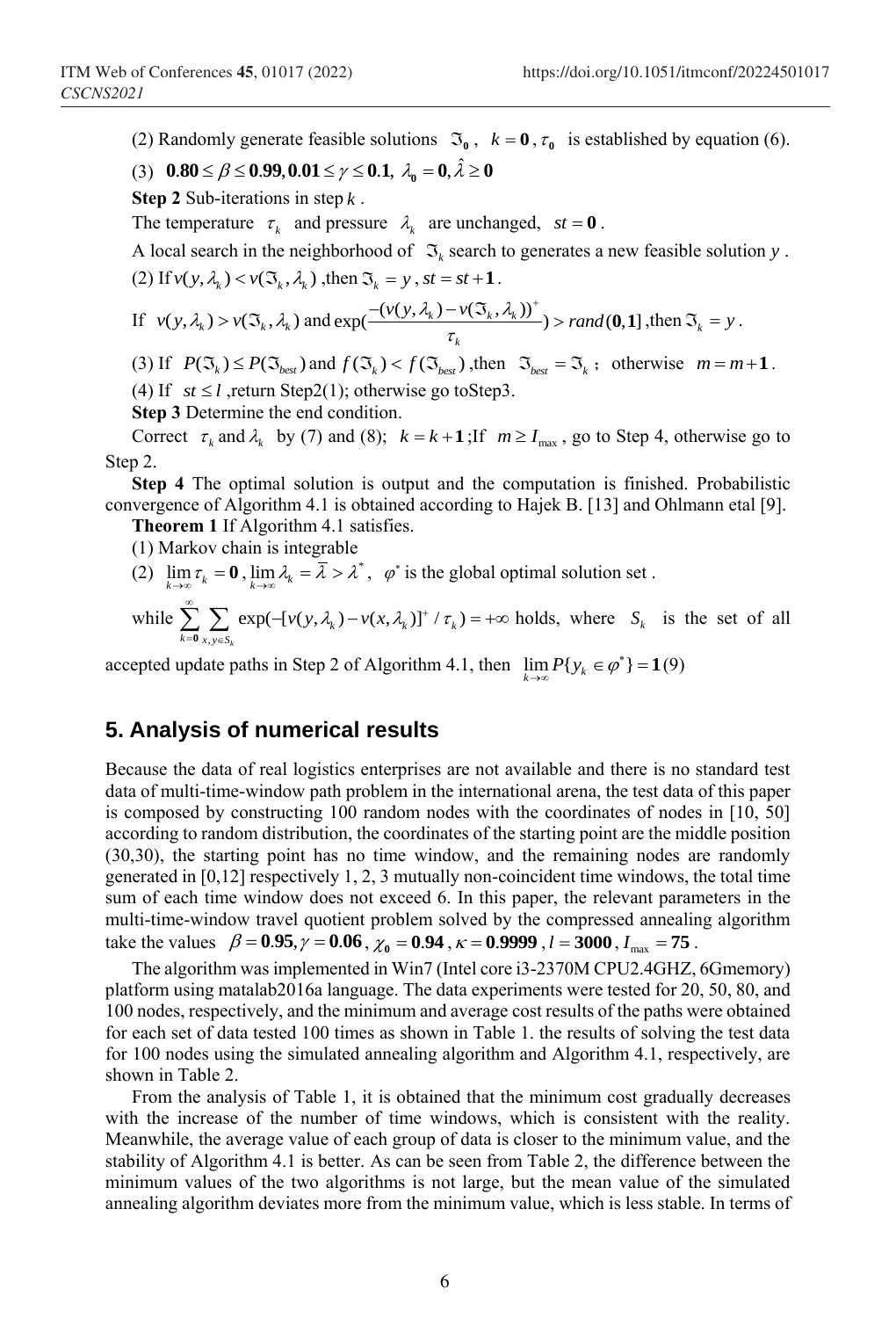CPU running time, Algorithm 4.1 is significantly faster than the simulated annealing algorithm. In a comprehensive comparison, Algorithm 4.1 can effectively solve the Traveling Salesman Problem with multiple time windows.

|                   | 20groups |         | 50groups |         | 80 groups |         | 100groups |         |
|-------------------|----------|---------|----------|---------|-----------|---------|-----------|---------|
|                   | Min.     | Average | Min.     | Average | Min.      | Average | Min.      | Average |
| 1 time<br>window  | 193.92   | 214.63  | 373.64   | 430.94  | 673.60    | 719.47  | 874.88    | 943.26  |
| 2 time<br>windows | 190.65   | 207.44  | 371.45   | 425.51  | 658.72    | 706.90  | 853.61    | 922.02  |
| 3 time<br>windows | 179.58   | 183.40  | 315.75   | 369.75  | 636.87    | 686.15  | 807.95    | 895.98  |

**Table 1.** Algorithm 4.1 Experimental results.

|  |  |  | Table 2. Comparison of the results of simulated annealing algorithm and Algorithm 4.1 |  |  |
|--|--|--|---------------------------------------------------------------------------------------|--|--|
|  |  |  |                                                                                       |  |  |
|  |  |  |                                                                                       |  |  |

| Min.             | Min.   |         |        |         | Algorithm 4.1 |         |        |         |  |
|------------------|--------|---------|--------|---------|---------------|---------|--------|---------|--|
|                  | Min.   | Average | CPU(s) | CPU(s)  | Min.          | Average | CPU(s) | CPU(s)  |  |
|                  |        |         | Min.   | Average |               |         | Min.   | Average |  |
| 1time<br>window  | 877.45 | 1030.92 | 9.98   | 13.13   | 874.88        | 943.26  | 2.86   | 2.92    |  |
| 2time<br>windows | 827.53 | 948.31  | 10.82  | 16.44   | 853.61        | 922.02  | 3.15   | 3.19    |  |
| 3time<br>windows | 810.46 | 902.48  | 10.53  | 17.50   | 807.95        | 895.98  | 3.72   | 3.84    |  |

## **6. Conclusion**

We studied the Traveling Salesman Problem with multiple time windows, built a relaxation model for the problem, and then designed a two-stage heuristic algorithm based on the compressed annealing algorithm to solve the problem, and the experimental results showed that the algorithm can effectively solve the traveler problem with multiple time windows.

In this paper, we only consider the impact of multi-time window constraints on the model, but the impact of real-life constraints such as the number of vehicles, the maximum distance limit, the maximum service time limit, and the vehicle capacity on the model is not further investigated, while the simulated data used in the data experiments. In further research work, we can consider introducing more constraints and obtaining real data of enterprises, so that the theory of the Traveling Salesman Problem with Multiple Time Windows can serve logistics enterprises better.

Jiangsu Province Key Research Base of Philosophy and Social Science in Universities "Research Center for Applied Tourism Talents in the New Era"

## **References**

- 1. Wolfler Calvo, R. A new heuristic for the traveling salesman problem with time windows. Transportation Sci. (2000).
- 2. Ma H, Zuo C, Y and S. Modeling and solving for vehicle routing problem with multiple time windows. Journal of System Engineering, (2009).
- 3. Peng B, Zhou Y. Hybrid ant colony algorithm for vehicle routing problem with multiple time window. Computer Engineering and Applications,(2010).